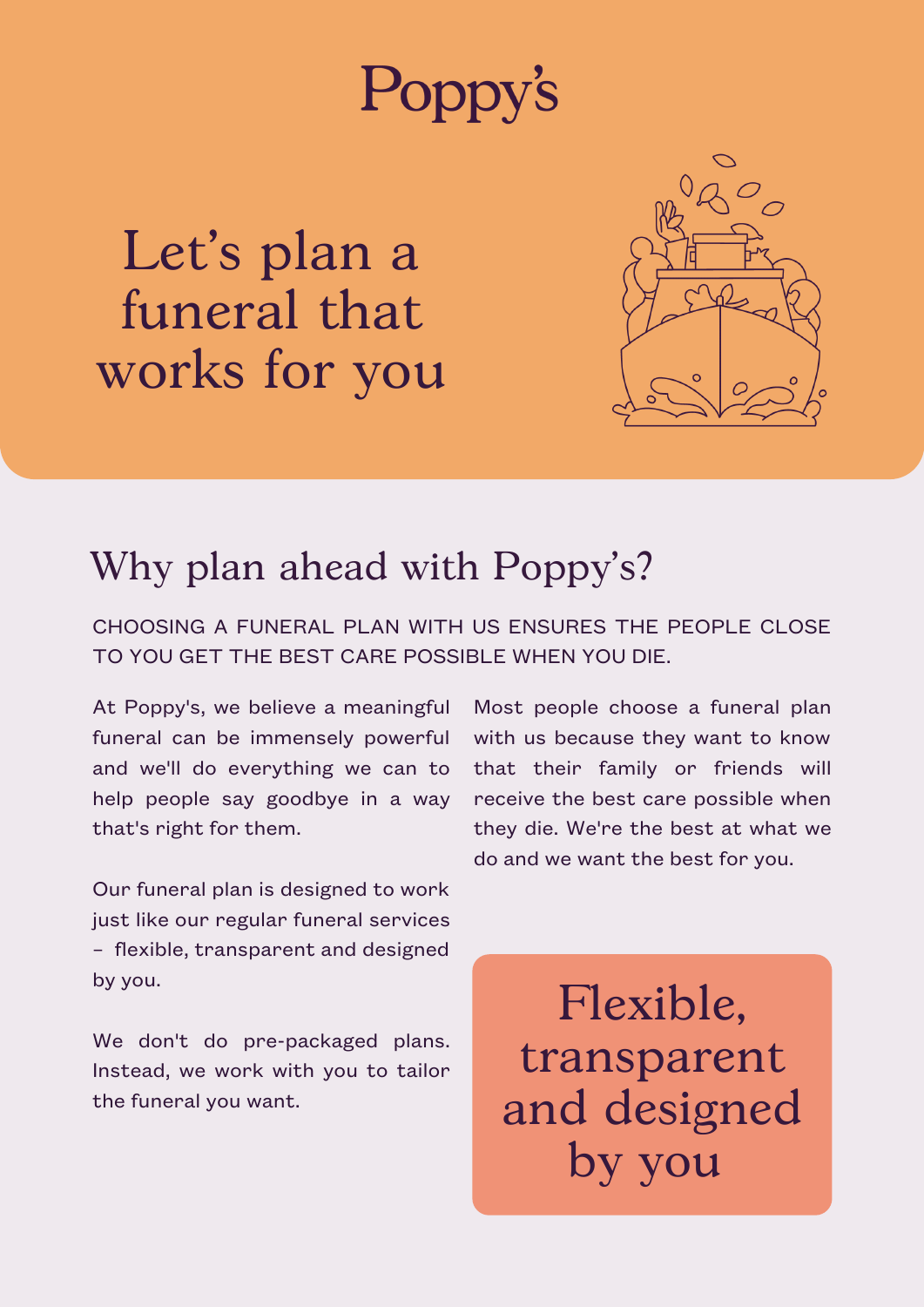# How does it work?

## We 'll guide you through the details

- Choose the essentials such as the coffin and vehicles
- Consider options for adding meaning and personality, such as flowers and ceremony accessories

### Decide how you 'd like to pay

- Spread the cost over monthly payments
- Or make a lump sum payment

### Let us take care of the rest

2

- We'll fill in all the necessary paperwork
- Your pre-payment will be held securely in a guaranteed whole of life assurance policy, arranged by Ecclesiastical Planning Services



1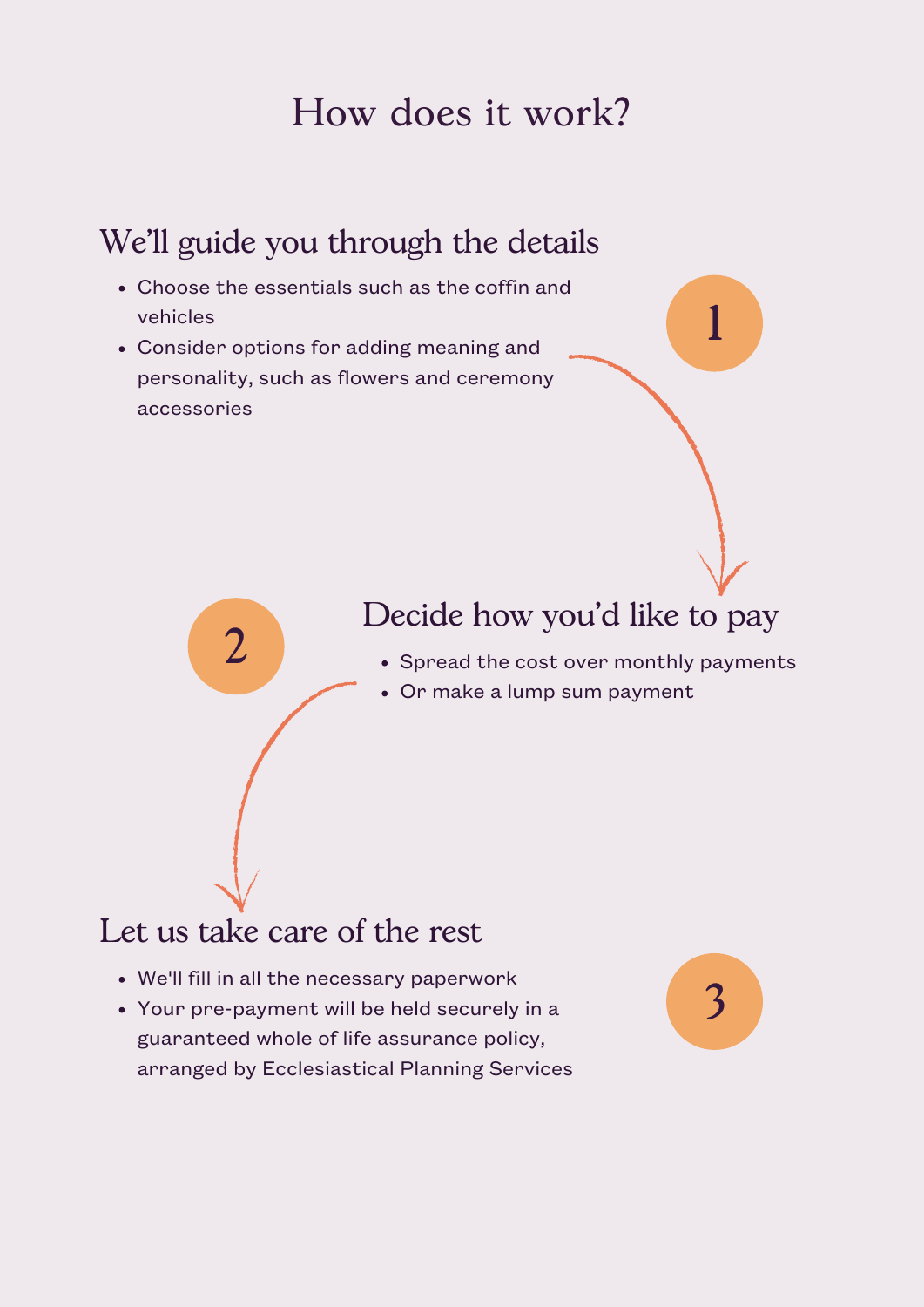# Commonly asked questions

#### WHAT HAPPENS TO MY MONEY?

Our funeral pre-payment plans are provided by Ecclesiastical Planning Services which is part of the Ecclesiastical Group. Ecclesiastical has been protecting people, property and funds since 1887 and Ecclesiastical Planning Services has offered pre-paid plans since 2006.

Unlike some plans, every penny of the full value of the plan (excluding the initial management fee) is held securely in a whole of life assurance policy and ring-fenced for your funeral when the time comes. The money is made immediately available at the time of need and the funds cannot be used for anything other than your funeral.

#### WHO IS ELIGIBLE?

Anyone aged 18 or over can take out a plan. There's no upper age limit and no medical or health questions to answer.

#### CAN I INCLUDE SPECIAL WISHES?

You can add special wishes and requests such as song choices, readings, information for a eulogy and so on. There is no charge to add these details. There may be more to pay if you require additional features, services or upgrades.

#### CAN I MAKE CHANGES TO MY FUNERAL PLAN?

Yes, you absolutely can make changes to your plan, but only once the full amount has been paid. Just let us know what you wish to change. There may be an additional cost if you add new features and services to your plan.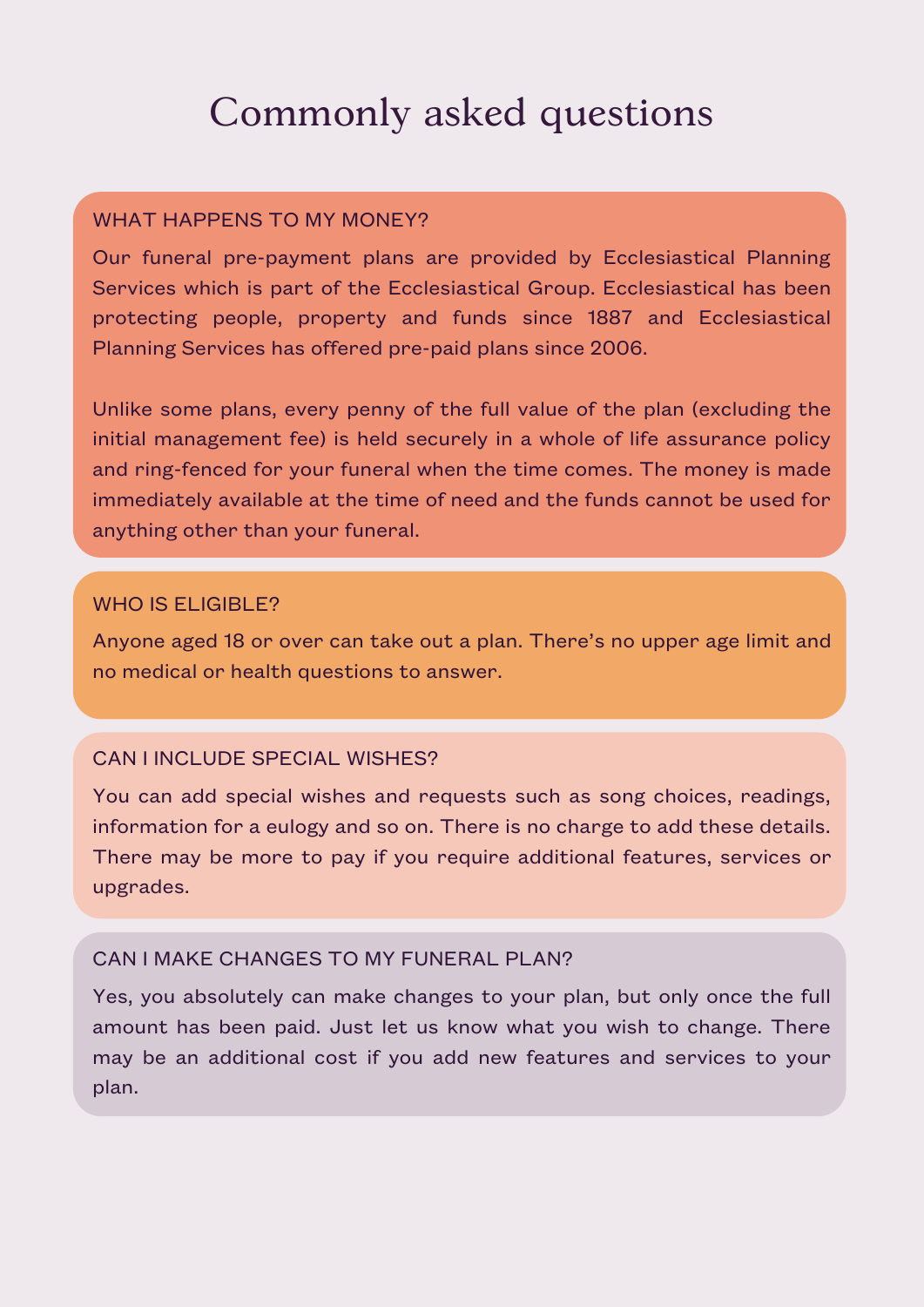#### DOES THE PLAN COVER THE ENTIRE COST OF THE FUNERAL?

The plan covers our services listed in the plan details as long as we carry out your funeral and your choices don't change.

The plan can also include an allowance towards third party costs such as the fees for cremation or burial, medical fees and payment to a minister or officiant. Unfortunately, these costs are outside of our control. If these costs, as listed in the plan details, are not covered by the plan value at the time of need, there will be a balance to pay. Please refer to the Terms and Conditions for more information.

#### CAN I CANCEL MY PLAN?

Yes, you can cancel your plan at any time. If you choose to cancel the plan up to 30 days from the date of purchase you'll receive a full refund. If you cancel the plan after 30 days, you'll receive a refund of the original amount paid, excluding the management fee.

#### CAN I PAY IN INSTALMENTS?

Yes, you are able to pay over 1, 2, 3, 4, or 5 years. Please note there is an additional cost for paying by instalments over 2, 3, 4 or 5 years. The additional cost is held in the pre-payment plan and used for the funeral when the time comes. Additional instalment payment terms and conditions apply – please ask for more details.

#### WHAT HAPPENS IF I DIE ABROAD?

Our plan does not cover the cost of a funeral abroad, or the cost of repatriation. We recommend that your travel insurance covers this.

#### CAN I MAKE MY FUNERAL MORE ENVIRONMENTALLY FRIENDLY?

Yes, absolutely! There are loads of things you can do to reduce the environmental impact of a funeral, whilst still making it meaningful and personal. Ask our team for more details.